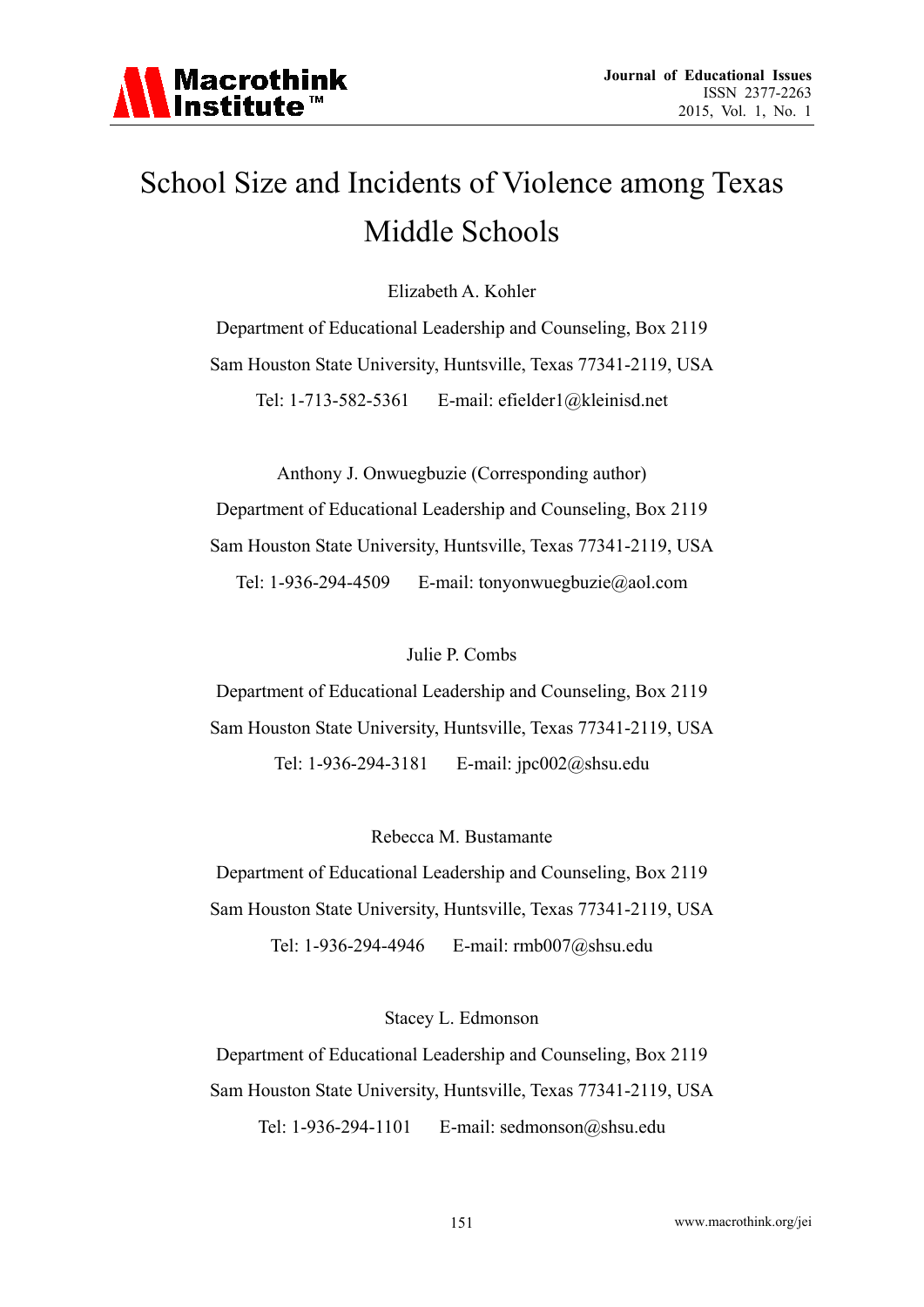

Received: May 22, 2015 Accepted: June 28, 2015 Published: June 29, 2015 doi:10.5296/jei.v1i1.7656 URL: http://dx.doi.org/10.5296/jei.v1i1.7656

#### **Abstract**

Although many studies have been conducted regarding (a) school violence in middle schools and (b) the size of schools, to date, no researcher appears to have examined the role that the size of the middle school plays in determining incidents of violence specifically fighting, assaults, and aggravated assaults. Thus, the purpose of this study was to examine the relationship between the incidents of school violence, specifically fighting, assaults, and aggravated assaults, and the size of middle schools in the state of Texas for 3 school years. All 842 middle schools in Texas were included in this study. Compared to small schools, medium schools, and large schools, very small schools had a statistically significantly lower proportion of students involved in assaults, proportion of students involved in aggravated assaults, proportion of incidents of assaults, and proportion of incidents of aggravated assaults. Further, very small schools had a statistically significantly lower proportion of students involved in fights and proportion of incidents of fights than did large schools. A trend emerged across the 4 school sizes for all 6 indicators of school violence, which, in every case, reflected a sharp increase from very small schools to small schools—peaking at small schools. Thus, very small schools appear to be at a greater advantage than are other types of schools with respect to incidents of school violence. Implications of the findings are discussed.

**Keywords:** School size, School violence, Incidents of school violence, Aggressive behavior, Texas middle schools

#### **1. Introduction**

With violence and aggressive behavior coming to a peak during the adolescent years (Valois, MacDonald, Bretous, Fischer, & Drane, 2002), determining how the size of the middle school impacts student engagement in incidents of school violence, specifically fighting, assault, and aggravated assault, will provide beneficial information to educators as they plan to structure current buildings and plan for future construction of middle schools. Although many studies have been conducted regarding (a) school violence in middle schools (e.g., Kerbs & Jolley, 2007) and (b) the size of schools (e.g., Lay, 2007), to date, no researcher appears to have examined the role that the size of the middle school plays in determining incidents of violence specifically fighting, assaults, and aggravated assaults. Thus, the purpose of this research study was to examine the relationship between the incidents of school violence and the size of middle schools in the state of Texas. Specifically, the following research question was addressed: What is the relationship between incidents of school violence, specifically fighting, assaults, and aggravated assaults, and the size of the middle schools in the state of Texas? It was hoped that the results of this study would provide valuable information to help educators understand better the role that the size of the middle school plays in the formation and frequency of school violence.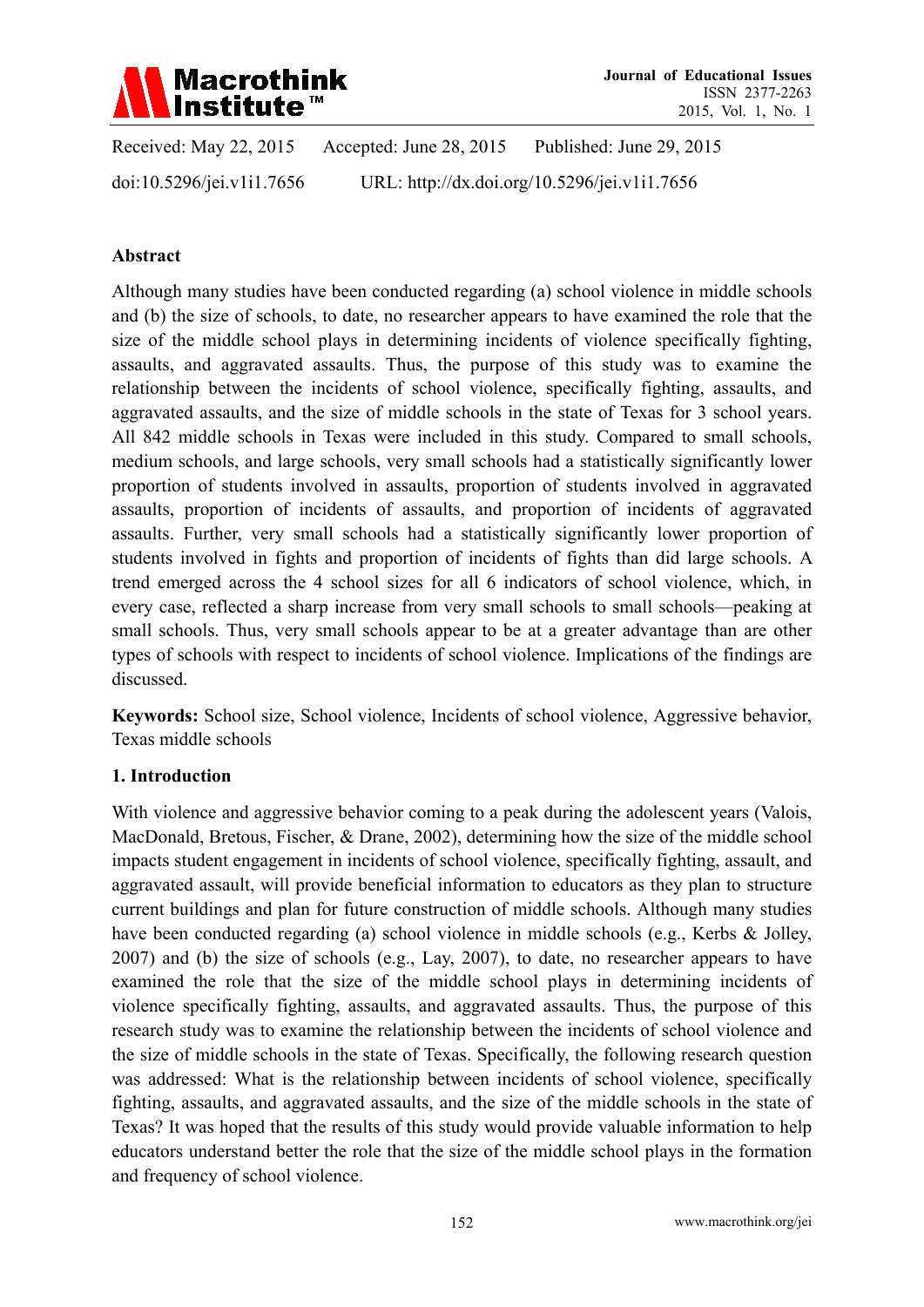

## *1.1 Theoretical Framework*

Decades have passed since the formal research into violence and aggression first began back in the early 1900s (Amodei & Scott, 2002). Generally, psychologists acknowledge that there is not a single factor responsible for the expression of violence (Amodei & Scott, 2002). Even though there is a societal resignation about the inevitability of youth violence, successful intervention measures can possibly prevent youth from becoming involved in incidents of violence (Amodei & Scott, 2002). Social learning theory speculates that aggressive behavior is learned rather than inborn (Bandura, 1977). According to the theory, aggressive behavior is gained through observational learning (e.g., seeing aggressive behavior modeled in real life or the media), direct experience (e.g., being rewarded for aggressive behavior), and self-regulation (e.g., rewarding or punishing oneself for manifesting the behavior) (Bandura & Walters, 1959). With aggressive behavior being one of the major problems in schools, social learning theory offers one explanation for this deviant behavior (Alexander & Langford, 1992).

Another explanation for deviant behavior is the sociological version of social learning theory developed by Akers and his colleagues (Akers, 1985; Akers, Krohn, Lanza-Kaduce, & Radosevich, 1979). Akers' social learning theory differs from Bandura's theory in that Akers et al. (1979) theorized that "*the principal behavioral effects come from the interaction in or under the influence of those groups which control individuals' major sources of reinforcement and punishment and expose them to behavioral models and normative definitions*" (p. 638). In the larger school environments, students begin to feel isolated and alienated because students are more likely to have encounters with strangers in larger schools than with peers and adult staff with whom they are familiar (Leung  $\&$  Ferris, 2008). As these feelings of isolation and alienation continue, the students form groups, such as gangs, and allegiances with each other, further removing themselves from other groups of students (Alexander & Langford, 1992; Leung & Ferris, 2008). Then, these groups of students begin to develop a set of behaviors, such as fighting or physical violence, where they witness others engaging in deviant behaviors. As a result, this deviant behavior is reinforced through exposure to and recognition of the deviant behavior (Alexander & Langford, 1992). Bandura (1977), Akers (1973, 1985), and Akers et al. (1979) provide an explanation for deviant behaviors among adolescents. There are numerous factors that contribute to aggressive and violent behaviors such as peer and family influences, as well as exposure to displays of good and bad behaviors. These theoretical frameworks might aid in the understanding of why incidents of school violence differ within small and large schools.

## **2. Method**

## *2.1 Participants and Instruments*

This study involved the use of convenience sampling (Onwuegbuzie  $&$  Collins, 2007). In the current study, archival discipline data indicating numbers of specific discipline incidents (e.g., referrals to school principals) that were collected by the Texas Education Agency (TEA) and stored in the Public Education Information System (PEIMS) database were examined. The PEIMS database is a system that encompasses all the data collected from public education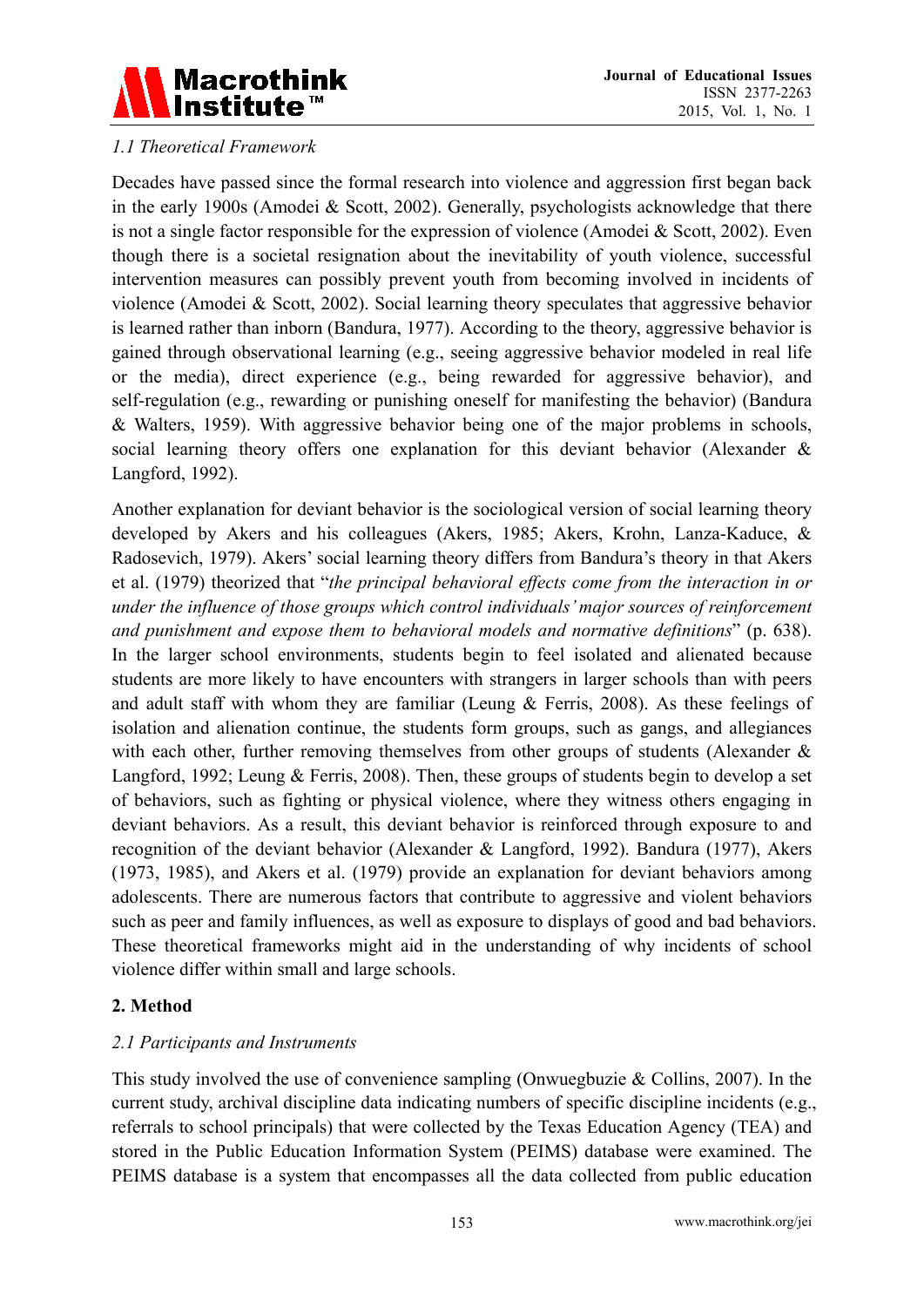

schools and school districts including student demographics, academic performance, student discipline, and organizational information (TEA, 2008). According to TEA (2008), all of the data are collected electronically based on the procedures set forth in the PEIMS Data Standards. The selected population for this study represented middle schools in the state of Texas.

The selected middle schools contained students in the sixth, seventh, and eighth grades. Charter schools and alternative schools or any other school that did not meet the definition of a middle school were not included in this study, yielding a final sample size of 842 middle schools. Further, the target sample consisted of different-sized middle schools (i.e., very small, small, medium, large, and very large). Additionally, the discipline data were requested from TEA for the 2006-2007, 2007-2008, and 2008-2009 school years. The discipline data indicated the size of the school where high and low levels of violent incidents occurred, specifically fighting, assaults, and aggravated assaults.

## *2.2 Procedures*

Upon approval from the Institutional Review Board (IRB), a request was submitted to the PEIMS database coordinators in order to retrieve the archival data consisting of the discipline records of middle schools, as previously defined. The purpose for selecting more than 1 school year was to ensure that schools identified as having low or high incidents of violence indicated patterns over a period of time rather than just demonstrating unusual circumstances throughout the most recent school year. After the data were retrieved, analysis of the 842 middle schools took place.

According to Gay, Mills, and Airasian (2006), the researcher can use archival data in a study "to gain valuable historical insights, identify potential trends, and explain how things got to be the way they are" (p. 422). Next, the different-sized middle schools were analyzed to determine the high and low levels of school violence, proportional to the size of the school. From this analysis, the different-sized middle schools with the high and low incidents of violence were examined to determine whether there was a statistically significant relationship between school size and incidents of violence among middle schools in Texas.

## *2.3 Data Analysis*

After the data were retrieved, they were analyzed based on the definitions of very small (< 300 total student enrollment), small (300-599 total student enrollment), medium (600-899 total student enrollment), large (900-1,999 total student enrollment), and very large (2,000 or more total student enrollment) middle schools, as defined by the Division of Accountability Research at TEA (1999). The data were analyzed using the Statistical Package for the Social Sciences (SPSS) to determine the size of middle schools that have high and low incidents of violence. After a correlational analysis had been conducted, an analysis of variance (ANOVA) was conducted to compare the number of incidents of school violence among the five size groups (i.e., very small, small, medium, large, very large) of the middle schools. None of the 842 schools met the enrollment criteria for being deemed a very large school, thereby resulting in an ANOVA that compared four size groups. This test also helped to examine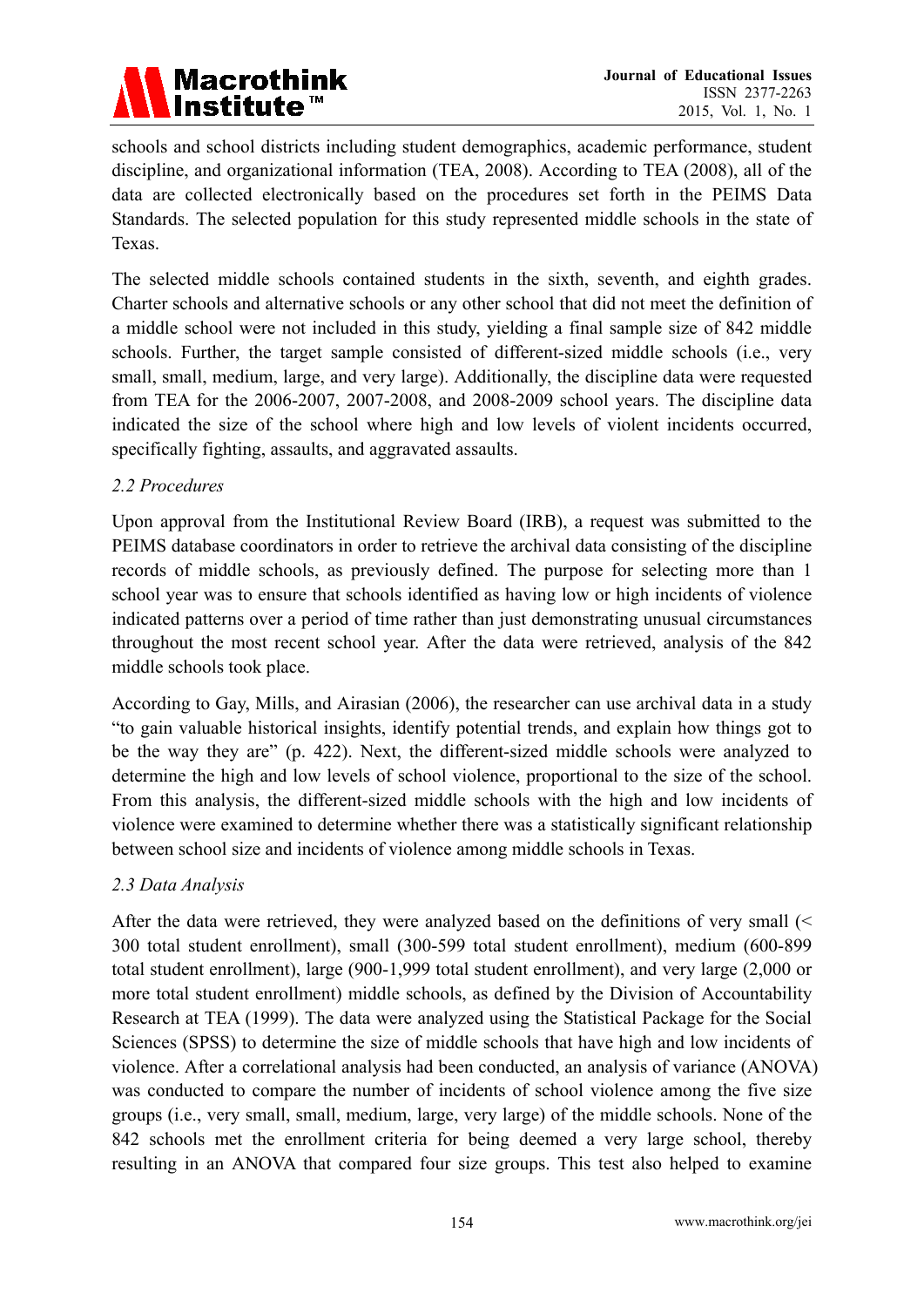

whether there was a linear trend in incidents of violence as a function of size of school. A 5% level of statistical analysis was used for the ANOVA.

## **3. Results**

The research question was analyzed using SPSS version 17 to determine the size of middle schools that have high and low incidents of violence. For each analysis conducted, the independent variable was the mean size of the school, which represented the mean school size over a 3-year period (i.e., 2006-2009) (cf. Table 1), and the dependent variable was incidents of school violence (i.e., fighting, assaults, and aggravated assaults).

Table 1. Mean and standard deviation for the discipline variables and school size variable (*n*   $= 842$ 

| Variable                                               | $\overline{M}$ | SD     |
|--------------------------------------------------------|----------------|--------|
| Proportion of Students Involved in Fights              | 77.76          | 78.85  |
| Proportion of Students Involved in Assaults            | 5.14           | 7.75   |
| Proportion of Students Involved in Aggravated Assaults | 0.33           | 8.60   |
| Proportion of Incidents of Fights                      | 61.14          | 67.76  |
| Proportion of Incidents of Assaults                    | 4.94           | 7.48   |
| Proportion of Incidents of Aggravated Assaults         | 0.32           | 0.85   |
| Mean School Size (2007-2009)                           | 796.17         | 395.60 |

# *3.1 Correlational Findings*

Because all of the coefficients suggested non-normality, Spearman's correlation coefficient (i.e., Spearman's rho) was performed. Because six correlation coefficients were computed, a Bonferroni adjustment was applied to avoid the total experimentwise error rate exceeding 5% (Chandler, 1995), which yielded an adjusted level of statistical significance of .0083 (i.e., .05/6 = .0083). After applying this adjustment, the series of Spearman's rho correlations revealed that all six discipline variables were statistically significantly related to school size. Cohen's (1988) criteria suggested that these correlations represented either small or medium relationships. The stronger correlations involved the proportion of students who commit assaults and the proportion of incidents of students committing assaults (cf. Table 2).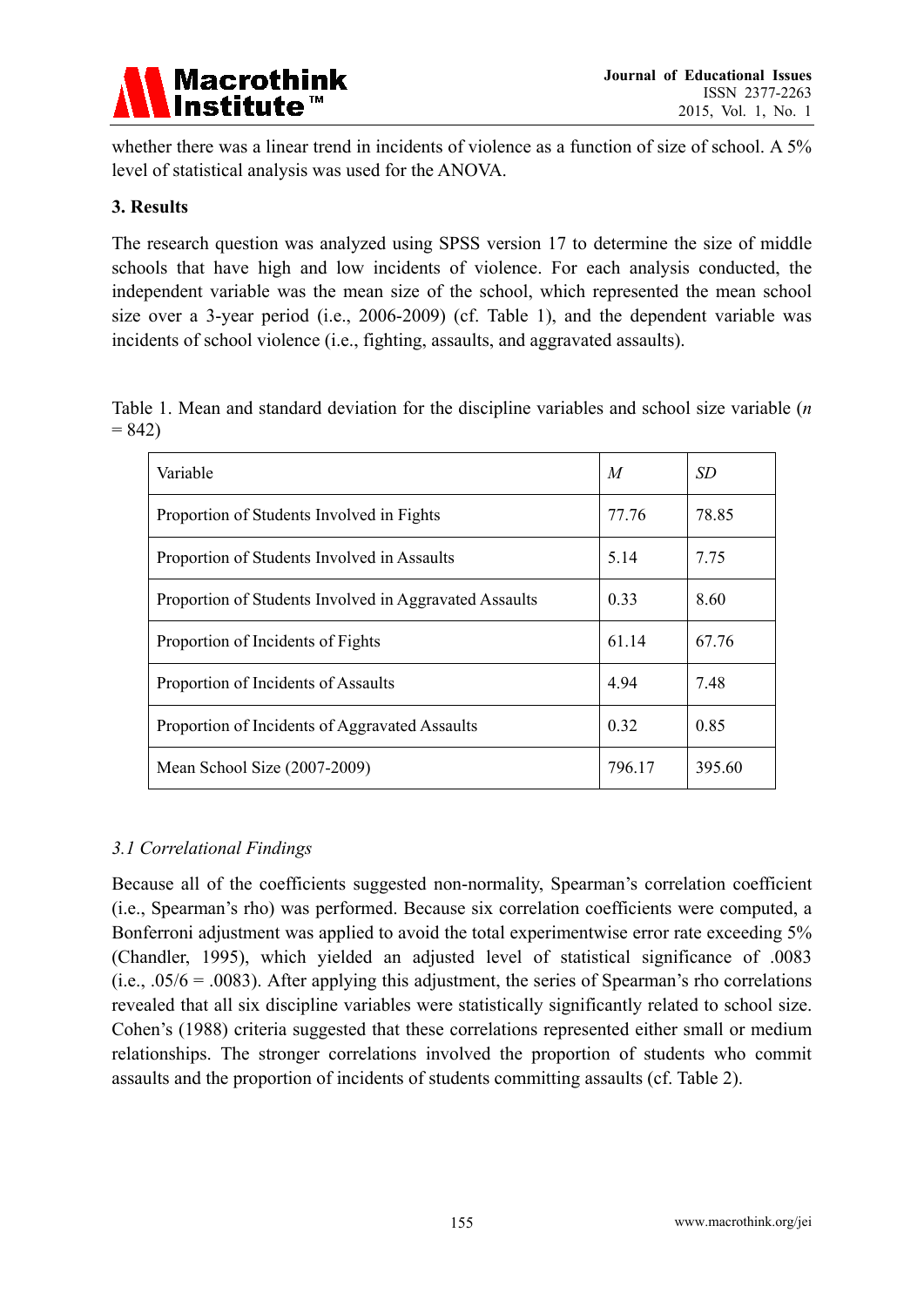

| Table 2. Spearman's rho correlations between school size and the six discipline variables |  |  |  |  |  |  |  |  |  |  |
|-------------------------------------------------------------------------------------------|--|--|--|--|--|--|--|--|--|--|
|-------------------------------------------------------------------------------------------|--|--|--|--|--|--|--|--|--|--|

| Variable                                                | <b>School Size</b> |
|---------------------------------------------------------|--------------------|
| Students Involved in Fights Proportional                | $12*$              |
| Students Involved in Assaults Proportional              | $.26*$             |
| Students Involved in Aggravated Assaults Proportional   | $.17*$             |
| Number of Incidents of Fights Proportional              | $.12*$             |
| Number of Incidents of Assaults Proportional            | $25*$              |
| Number of Incidents of Aggravated Assaults Proportional | $17*$              |

*Note*. \* *p* < .001.

## *3.2 ANOVA Findings*

Further, a nonparametric ANOVA was conducted. Specifically, a series  $(n = 6)$  of Kruskal-Wallis tests was employed, one test for each dependent variable. The Kruskal-Wallis tests revealed a statistically significant difference among the four middle school size categories with respect to all six dependent variables (cf. Table 3). Using Cohen's (1988) criteria, school size had a small-to-moderate relationship with the proportion of students involved in assaults and the proportion of incidents of aggravated assault occurring on middle school campuses. School size had a small relationship with the other variables.

| Table 3. Findings pertaining to the Kruskal-Wallis test |
|---------------------------------------------------------|
|---------------------------------------------------------|

| Variable                                               | $X^2$  | df | $p$ -value   | <b>Effect Size</b><br>(Cramer's $V$ ) |
|--------------------------------------------------------|--------|----|--------------|---------------------------------------|
| Proportion of Students Involved in Fights              | 12.84  | 3  | .005         | .07                                   |
| Proportion of Students Involved in Assaults            | 124.17 | 3  | $\leq 0.001$ | .22                                   |
| Proportion of Students Involved in Aggravated Assaults | 25.58  | 3  | $\leq 0.001$ | .10                                   |
| Proportion of Incidents of Fights                      | 14.93  | 3  | $\leq 0.001$ | .08                                   |
| Proportion of Incidents of Assaults                    | 25.56  | 3  | $\leq 0.001$ | .10                                   |
| Proportion of Incidents of Aggravated Assaults         | 123.17 | 3  | $\leq 0.001$ | .22                                   |

*Note*. df = degrees of freedom.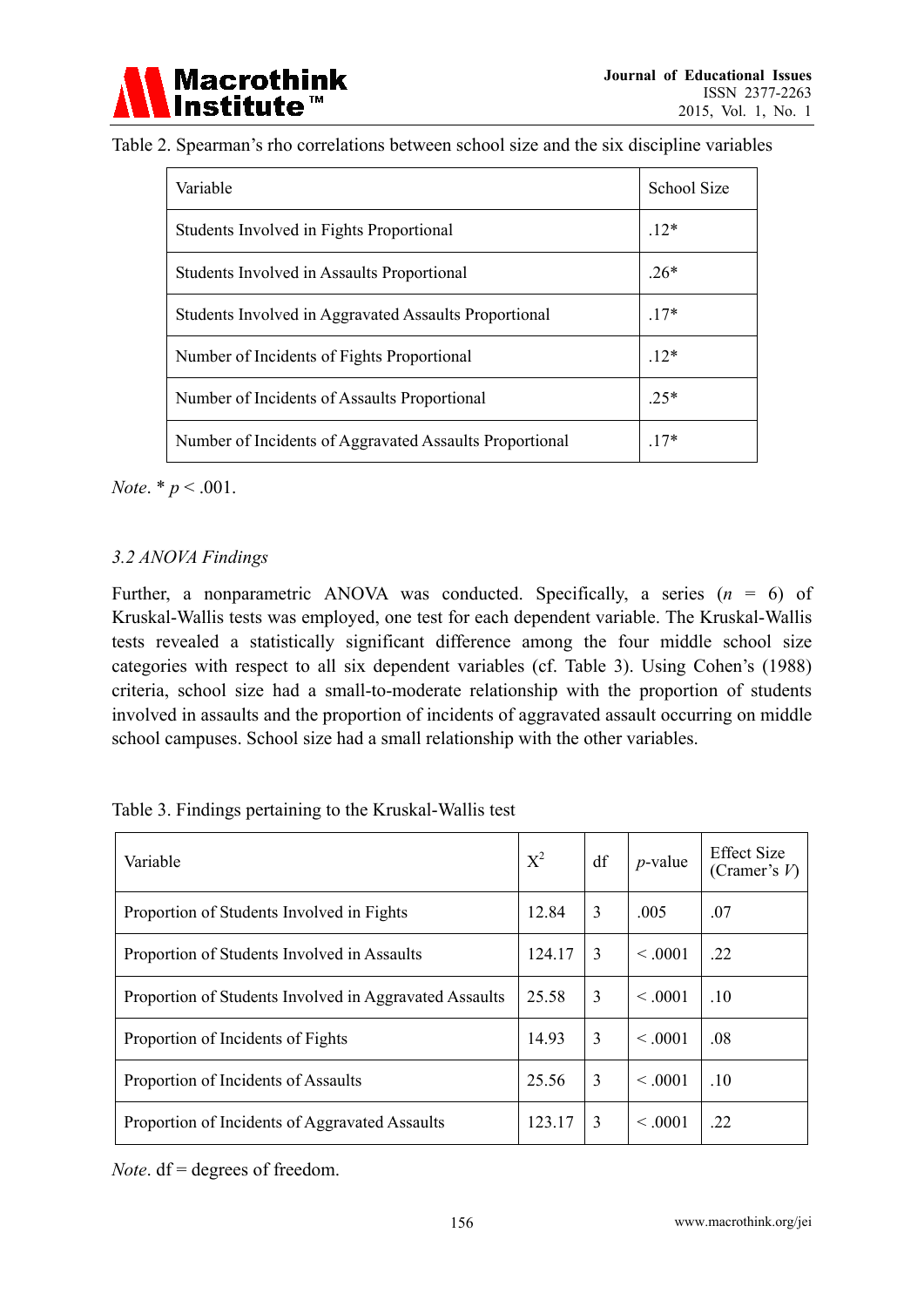

## *3.3 Trend Analysis*

A series  $(n = 6)$  of tests of orthogonal polynomials was conducted to examine the trend of the incidents of school violence, specifically, the trend in fighting, assaults, and aggravated assaults across the four school size types. With respect to the proportion of students involved in fights, a test of orthogonal polynomials revealed a quadratic trend,  $F(1, 838) = 8.68$ , *p* = .003. Specifically, the proportion of students involved in fights increased sharply from very small schools to small schools—peaking at small schools, before decreasing slightly and linearly for medium schools and large schools. In contrast, with regard to the proportion of students involved in assaults, a cubic trend emerged,  $F(1, 838) = 8.68$ ,  $p = .003$ . Specifically, the proportion of students involved in assaults increased sharply from very small schools to small schools—peaking at small schools, before decreasing somewhat sharply for medium schools and less sharply between middle schools and large schools. With respect to the proportion of students involved in aggravated assaults, a linear trend was revealed, *F*(1, 838)  $= 5.05$ ,  $p = .025$ . Specifically, the proportion of students involved in aggravated assaults increased sharply from very small schools to small schools—peaking at small schools, before decreasing very slightly for both medium and large schools. With regard to the proportion of incidents of fights, a quadratic trend emerged,  $F(1, 838) = 14.80$ ,  $p < .0001$ . Specifically, the proportion of incidents of fights increased very sharply from very small schools to small schools—peaking at small schools, before decreasing sharply and approximately linearly for medium schools and large schools. With respect to the proportion of incidents of assaults, a quadratic trend also was revealed,  $F(1, 838) = 3.86$ ,  $p = .05$ . Specifically, the proportion of incidents of assaults increased very sharply from very small schools to small schools—peaking at small schools, before decreasing sharply and approximately linearly for medium schools and large schools. Finally, with regard to the proportion of incidents of aggravated assaults, a cubic trend emerged,  $F(1, 838) = 5.40$ ,  $p = .02$ . Specifically, the proportion of incidents of aggravated assaults increased very sharply from very small schools to small schools—peaking at small schools, before decreasing somewhat sharply for medium schools and less sharply between middle schools and large schools.

#### **4. Discussion**

The series of Spearman's rho correlation coefficients revealed that all six discipline variables were statistically significantly related to school size. Interestingly, the strongest relationships between discipline and school size were those that involved the proportion of students who commit assaults and the proportion of incidents of students committing assaults. Therefore, as school size increases, to a small to moderate degree, the proportion of students involved in violent incidents and the proportion of incidents also increase. Numerous studies have indicated that levels of violence are more common in larger schools than in smaller schools (i.e., Ferris & West, 2004). More specifically, Ferris and West (2004) compiled data from National Center for Education Statistics (NCES) information that was distributed in 2001. These data indicated that "school violence rapidly rises with school size and almost exponentially so for seriously violent crimes" (p. 1681). On the other hand, these results also somewhat support the findings of a study conducted by Chen and Weikert (2008), which revealed that "the effect of school size is small and often insignificant in affecting school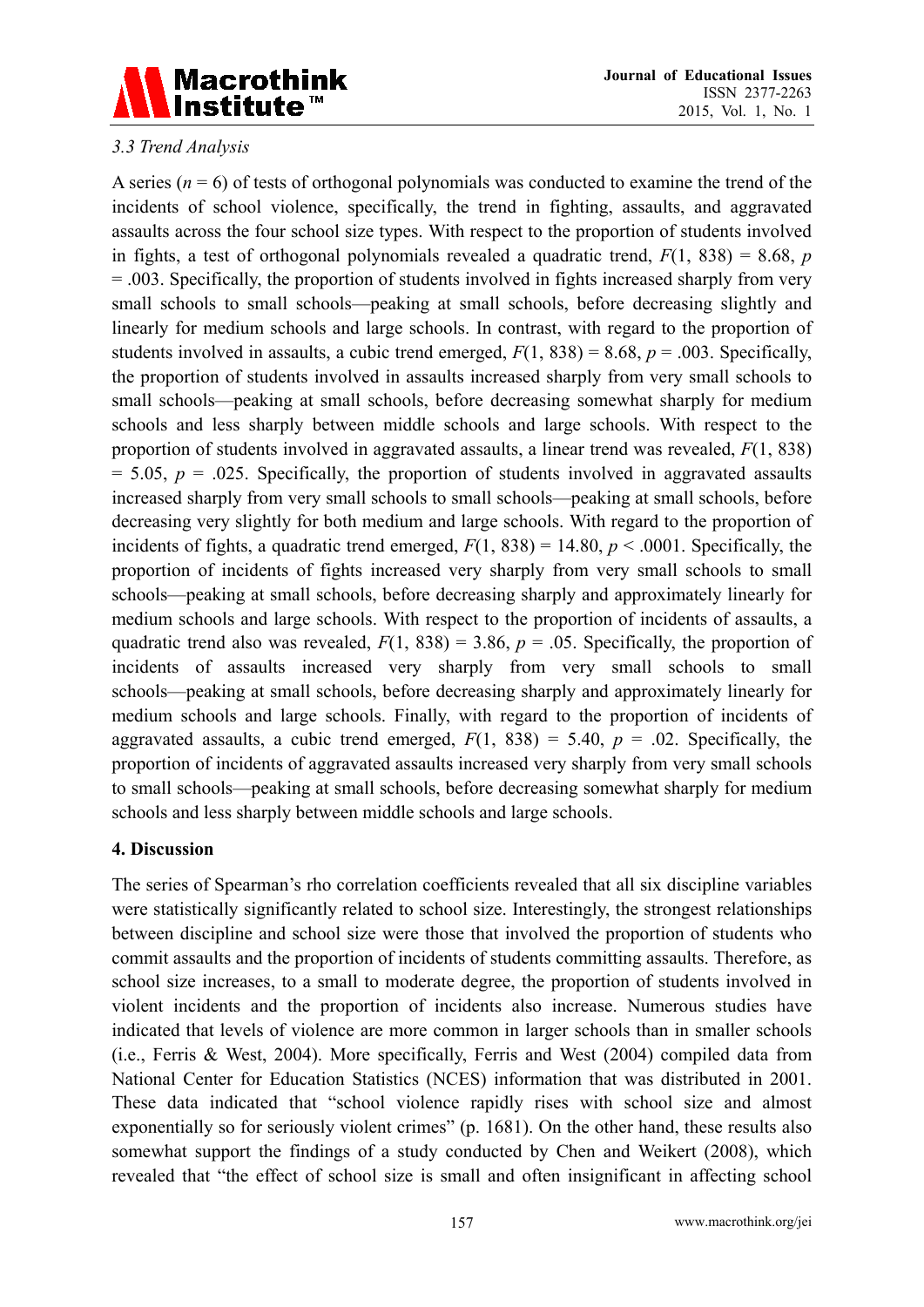

safety and student performance" (p. 15). The findings from both of these studies lead to the conclusion that school violence increases with school size, but the results vary as to the degree to which there is an effect. The results of the present study provide incremental validity to this conclusion because the effect of school size ranged from small to moderate.

The Kruskal-Wallis tests revealed a statistically significant difference among the four middle school size categories with respect to all six dependent variables. Using Cohen's (1988) criteria, the school size had a small to moderate effect on the proportion of students involved in assaults and the proportion of incidents of aggravated assaults occurring on middle school campuses in the state of Texas. School size had a small effect on the other variables.

Compared to small schools, medium schools, and large schools, very small schools had a statistically significantly lower proportion of students involved in assaults, proportion of students involved in aggravated assaults, proportion of incidents of assaults, and proportion of incidents of aggravated assaults. Further, very small schools had a statistically significantly lower proportion of students involved in fights and proportion of incidents of fights than did large schools. Thus, very small schools appear to be at a greater advantage than are the other types of schools with respect to incidents of school violence. According to Dinkes, Cataldi, and Lin-Kelly (2007), the percentage of schools reporting serious crimes was three times higher for large schools  $(1,000)$  or more students) than for middle-sized schools  $(300)$  to 999) in both city and urban schools.

The tests of orthogonal polynomials revealed either a linear, quadratic, or cubic trend for each of the six indicators of violence. These findings support what many other researchers have documented: smaller schools experience proportionally less violence and behavior problems from students than do larger schools (e.g., Ferris & West, 2004).

According to Akers et al. (1979), behaviors develop through imitation (i.e., duplication of a behavior after viewing another individual demonstrating that same behavior) or modeling. Individuals imitate each other because they have been vicariously reinforced to engage in a behavior, because they have seen another individual engage in this behavior and be rewarded, or because of operant conditioning (i.e., behavior is directly rewarded). The significant relationship between school size and incidents of violence documented in this study lends support to this theory. As school size increases, so does the level of violent incidents. Larger schools likely will have more opportunities for students to witness violent incidents; thus, more students are likely to duplicate this behavior.

## *4.1 Recommendations for Policy*

According to Welsh, Stokes, and Greene (2000), disciplinary records partially reflect the implemented policies within each individual school district, resulting in some variation in the actual numbers of disciplinary incidents. Within each school district, a policy should be established to refer to the TEA definitions of fighting, assaults, and aggravated assaults in an effort to avoid any under- or over-reporting of these incidents.

Taylor, Liang, Tracy, Williams, and Seigle (2002) recommended starting with a prevention program in the elementary schools to help students adjust to transitioning to middle school by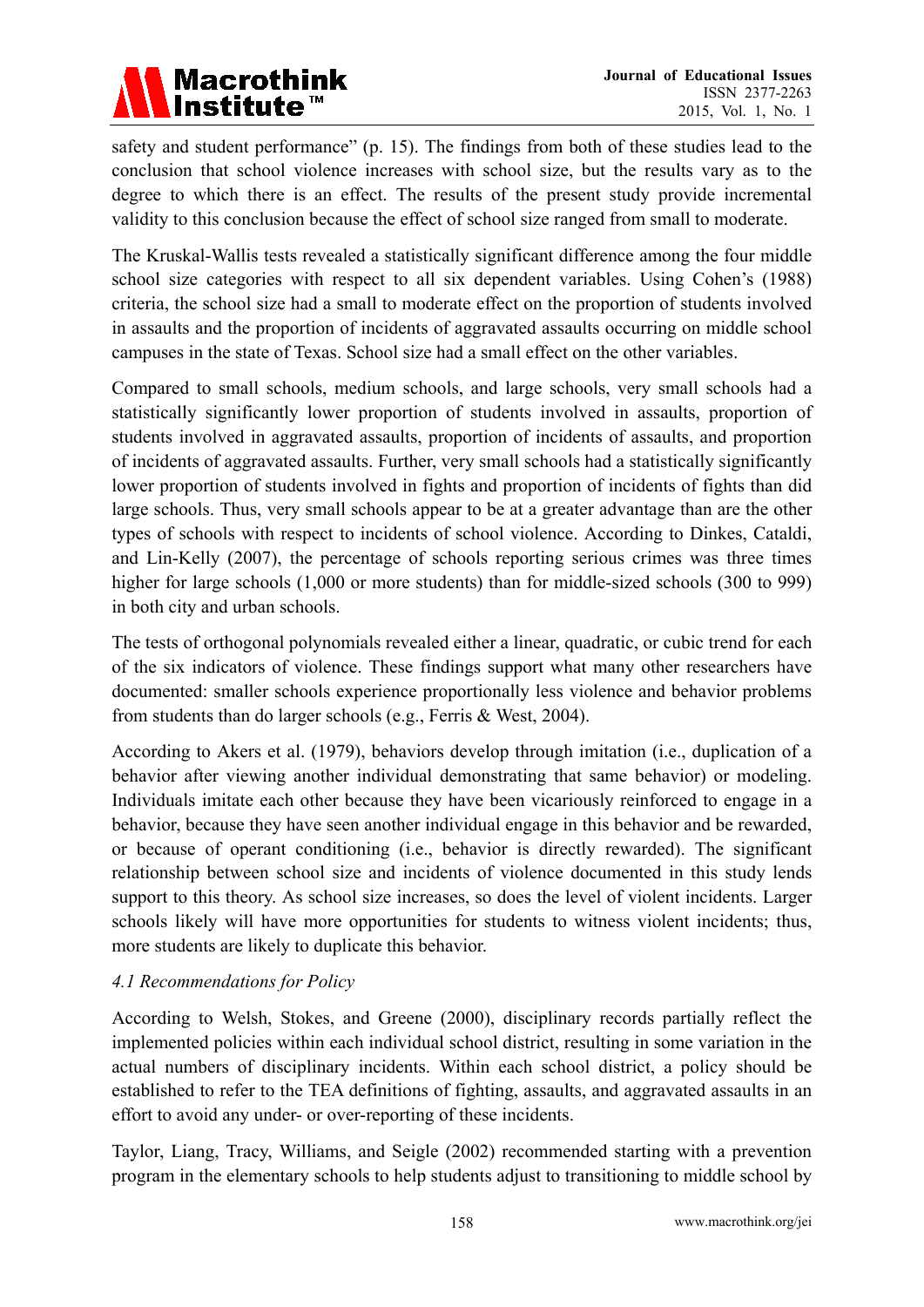

providing the students with problem solving and social skills. Policymakers should take a more proactive approach in preparing youth for the challenges ahead by implementing policies to educate students on how to resolve conflict and to deal with the many facets of peer pressure in their school environments. However, policies are usually implemented as a reactive approach to school violence.

With the development of large schools on the rise (Hampel, 2002), many educators and policy-makers have argued that large schools cannot provide for the human aspect of schooling as can smaller schools (Lay, 2007) because they create an environment of impersonality and anonymity (Chen & Weikart, 2008). In response to the levels of incidents of violence, political leaders, school administrators, and law enforcement officials have turned their focus to finding solutions and preventative measures to curb some of the violence occurring on school campuses (Solomon, Bradshaw, Wright, & Cheng, 2008). Consideration should be given in the creation of curriculum to support the human aspect of schooling in the larger schools due to the fact that it is a permanent feature.

## *4.2 Recommendations for Practice*

National statistics continue to indicate that physical fighting is the most common form of school violence among students (Meyer, Astor, & Behre, 2004). According to Dinkes et al. (2007), the largest percentage of schools reported that the disciplinary actions taken for the 2005-2006 school year were in response to a physical attack or a fight, with 32% of schools indicating that the disciplinary action was serious. Conducting a needs assessment should be the first step in identifying the strengths and risks of the schools so that a prevention program could be created based on the needs of that school (Furlong, Felix, Sharkey, & Larson, 2005). Identifying those students who have a history of violent behavior, show signs of anger, or are engaged in aggressive behaviors would be beneficial because anger is the single most significant predictor of aggressive behavior (Fong, B. L. Vogel, & R. E. Vogel, 2008). In addition, identifying those students who are economically disadvantaged is important so that appropriate interventions can be put in place. These students need support not only within school but also outside of school with family supports. The number of economically disadvantaged students at each campus will vary depending on the size and location of the school. Teachers, counselors, and administrators should take a more proactive approach in responding to the needs of the students on their campuses. This proactive approach could include intervention and prevention programs to help students manage better their levels of anger in an effort to minimize incidents of violence on campuses.

#### *4.3 Recommendations for Future Research*

Future research should explore very small schools in more detail because this was the size of middle school that had a statistically significantly lower proportion of students involved in violent incidents and a statistically significant lower proportion of violent incidents. Additionally, an examination of large-sized middle schools with low levels of violence should be examined. Because so many large-sized middle schools currently exist throughout the United States, understanding the systems and structures that best support students could provide school leaders of large-sized middle schools with information to make decisions that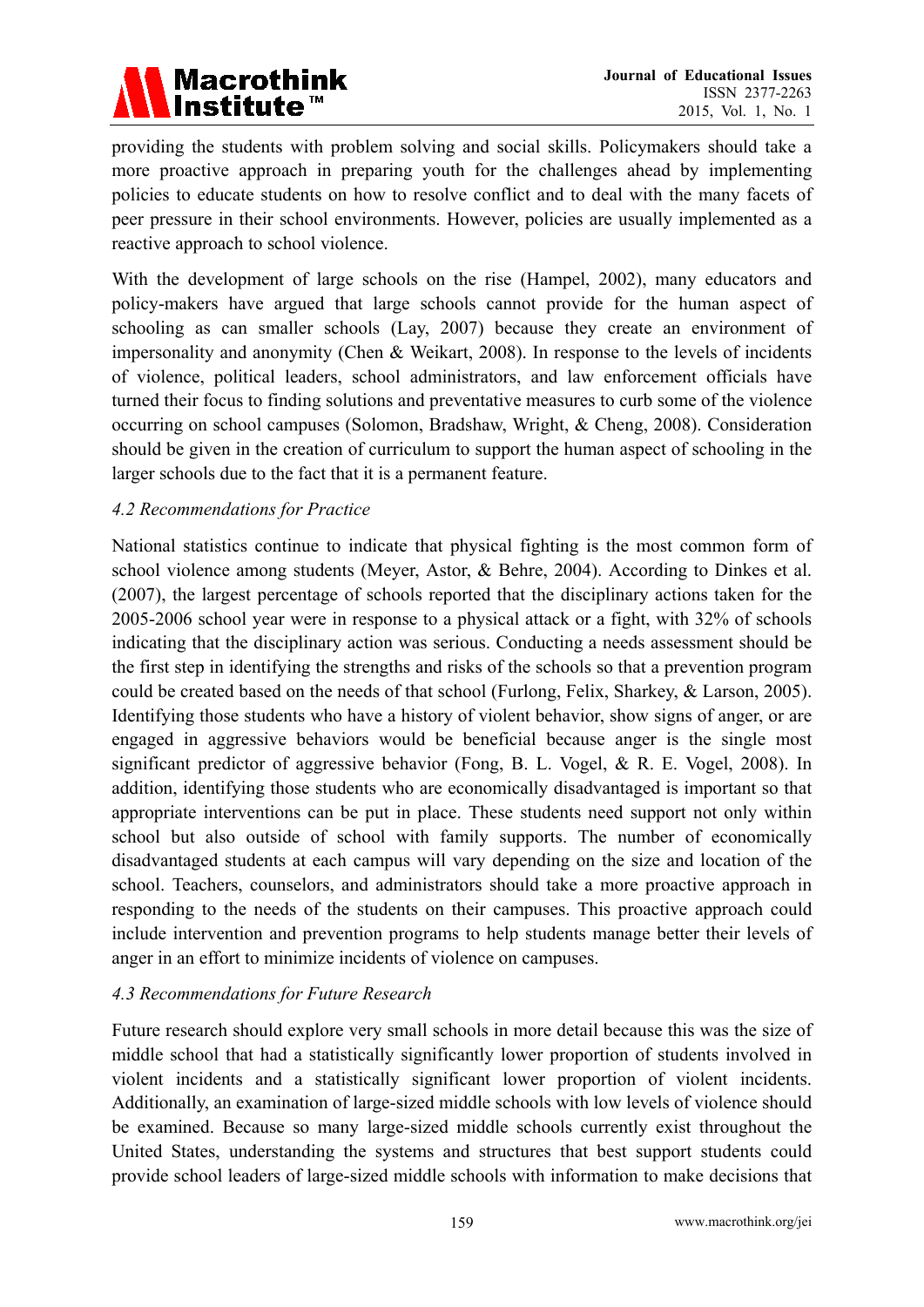

best support the students. Further, schools with high levels of economically disadvantaged students but low levels of violence should be studied. An examination of these campuses might reveal programs, interventions, systems, and/or structures that are effective in addressing the needs of those students who have unique family situations and economic status. This information would be beneficial to school leaders so that at-risk students can be appropriately supported at school.

A more detailed examination of why middle school students fight should be explored because compared to all other age groups, adolescents have more frequently engaged in fighting (Franke, Huynh-Hohnbaum, & Chung, 2002). Fighting has been the most common form of dysfunctional behavior that adolescents have exhibited as they learn to deal with the many changes that they are experiencing (Wright & Fitzpatrick, 2006). Additionally, future research should explore the relationship between fighting and academic success. Students who participate in fights have been found to be less likely to be successful in their studies (Valois et al., 2002).

#### **5. Conclusions**

Physically aggressive behavior continues to be a major concern in the school environment (Alexander & Langford, 1992). This kind of physically aggressive behavior interferes with the learning environment at all school levels (Alexander & Langford, 1992). When students are not engaged in their academic studies at school, they are more likely to become aggressive (Graham, Bellmore, & Mize, 2006), especially during the adolescent years when violence and aggression hits a climax (Valois et al., 2002). Creating a safe, supportive school is essential to the academic and overall social well-being of the students (Furlong et al., 2005).

Overwhelming evidence exists to support the claim that incidents of school violence are much less likely to occur in small schools than in large schools (Amodei & Scott, 2002; Ferris & West, 2004; Leung & Ferris, 2008). With violence and aggressive behavior coming to a peak during the adolescent years (Valois et al., 2002), determining how the size of the middle school impacts student engagement in incidents of school violence, specifically fighting, assault, and aggravated assault, provides beneficial information to educators as they plan to structure current buildings and plan for future construction of middle schools. For the current larger-sized middle schools, the current findings suggest that administrators should consider creating smaller environments within the schools (e.g. teaming, communities, separation of grade levels) so that students are known among their teachers to provide an environment where students feel welcome, decreasing the feeling of isolation.

The results of this study reveal a small to moderate effect on incidents of violence as a function of school size. However, as the results indicate, school size is not necessarily the only factor that plays a role in the level of violence. Every school district and every campus utilizes a variety of supports and structures, such as teaming, scheduling, organization of the grade levels, and prevention programs. These supports and structures play a role in addressing the needs of the students and the morale of the staff and students. If the appropriate systems are in place, the discipline management in the classroom becomes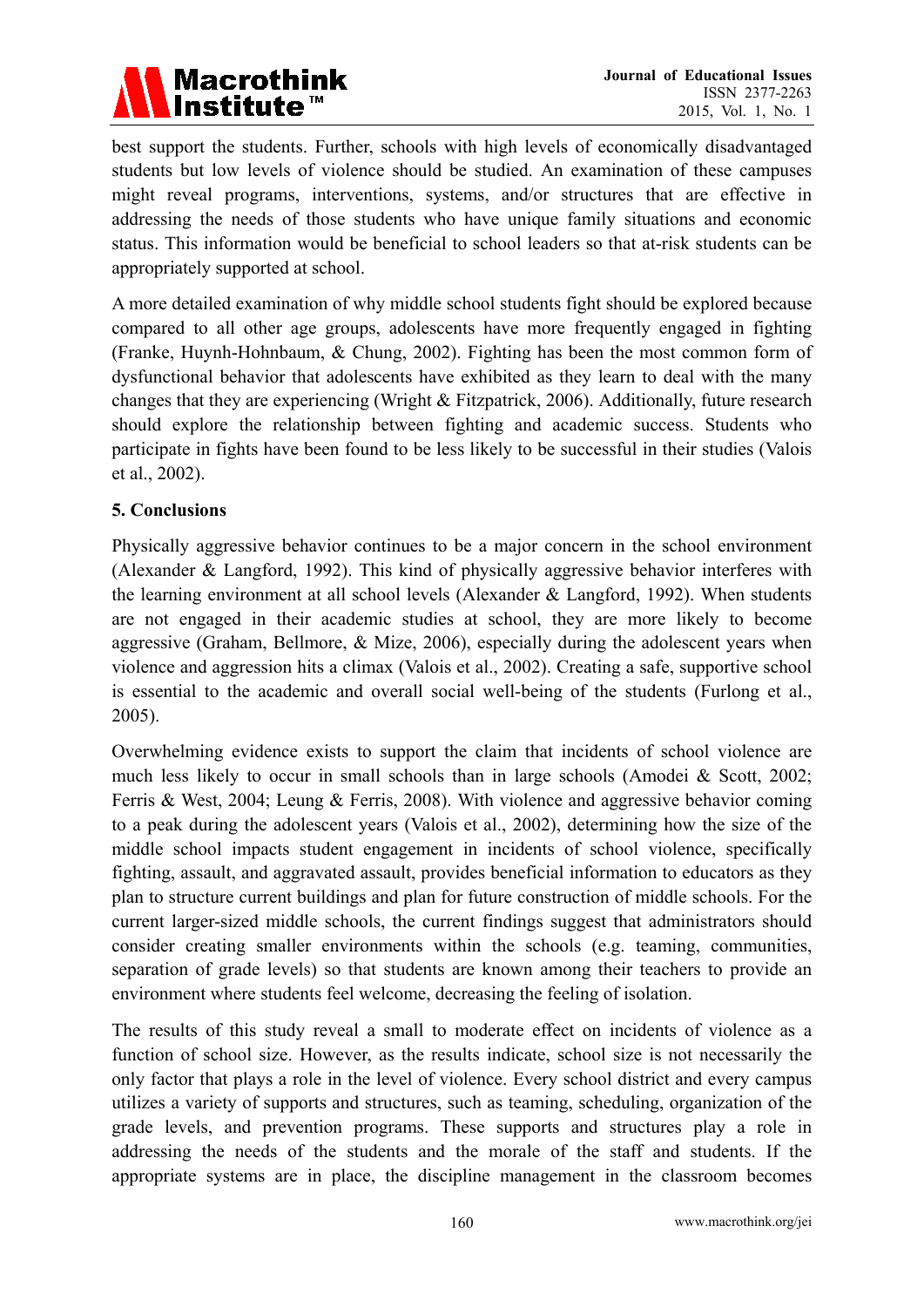

second as the learning and academic achievement of the students comes first. School leaders are ultimately responsible for ensuring that learning is taking place in the classroom—an accomplishment not attainable with constant classroom disruptions. Thus, it is important not only to understand the size of middle schools where less violence is likely to occur, but also to understand why there is less violence occurring on different-sized campuses, so that students are able to focus more on their academic studies.

#### **References**

Akers, R. L. (1973). *Deviant behavior: A social learning approach*. Belmont, CA: Wadsworth.

Akers, R. L. (1985). *Deviant behavior: A social learning approach* (3rd ed.). Belmont, CA: Wadsworth.

Akers, R. L., Krohn, M. D., Lanza-Kaduce, L., & Radosevich, M. (1979). Social learning and deviant behavior: A specific test of a general theory. *American Sociological Review, 44*, 636-655. http://dx.doi.org/10.2307/2094592

Alexander Jr., R., & Langford, L. (1992). Throwing down: A social learning test of students fighting. *Social Work in Education, 14*, 114-124.

Amodei, N., & Scott, A. A. (2002). Psychologists' contribution to the prevention of youth violence. *The Social Science Journal, 39*, 511-526. http://dx.doi.org/10.1016/S0362-3319(02)00226-4

Bandura, A. (1977). *Social learning theory*. Englewood Cliffs, NJ: Prentice Hall.

Bandura, A., & Walters, R. H. (1959). *Adolescent aggression*. New York, NY: Ronald.

Chandler, C. R. (1995). Practical considerations in the use of the simultaneous inference for multiple tests. *Animal Behaviour, 49*, 524-527. http://dx.doi.org/10.1006/anbe.1995.0069

Chen, G., & Weikert, L. A. (2008). Student background, school climate, school disorder, and student achievement: An empirical study of New York City's middle schools. *Journal of School Violence, 7*(4), 3-20. http://dx.doi.org/10.1080/15388220801973813

Cohen, J. (1988). *Statistical power analysis for the behavioral sciences* (2nd ed.). Hillsdale, NJ: Lawrence Erlbaum.

Dinkes, R., Cataldi, E. F., & Lin-Kelly, W. (2007). *Indicators of School Crime and Safety: 2007* (NCES 2008-021/NCJ 219553). National Center for Education Statistics, Institute of Education Sciences, U.S. Department of Education, and Bureau of Justice Statistics, Office of Justice Programs, U.S. Department of Justice. Washington, DC.

Ferris, J. S., & West, E. G. (2004). Economies of scale, school violence and the optimal size of schools. *Applied Economics, 36*, 1677-1684. http://dx.doi.org/10.1080/0003684042000266 856

Fong, R. S., Vogel, B. L., & Vogel, R. E. (2008). The correlates of school violence: An examination of factors linked to assaultive behavior in a rural middle school with a large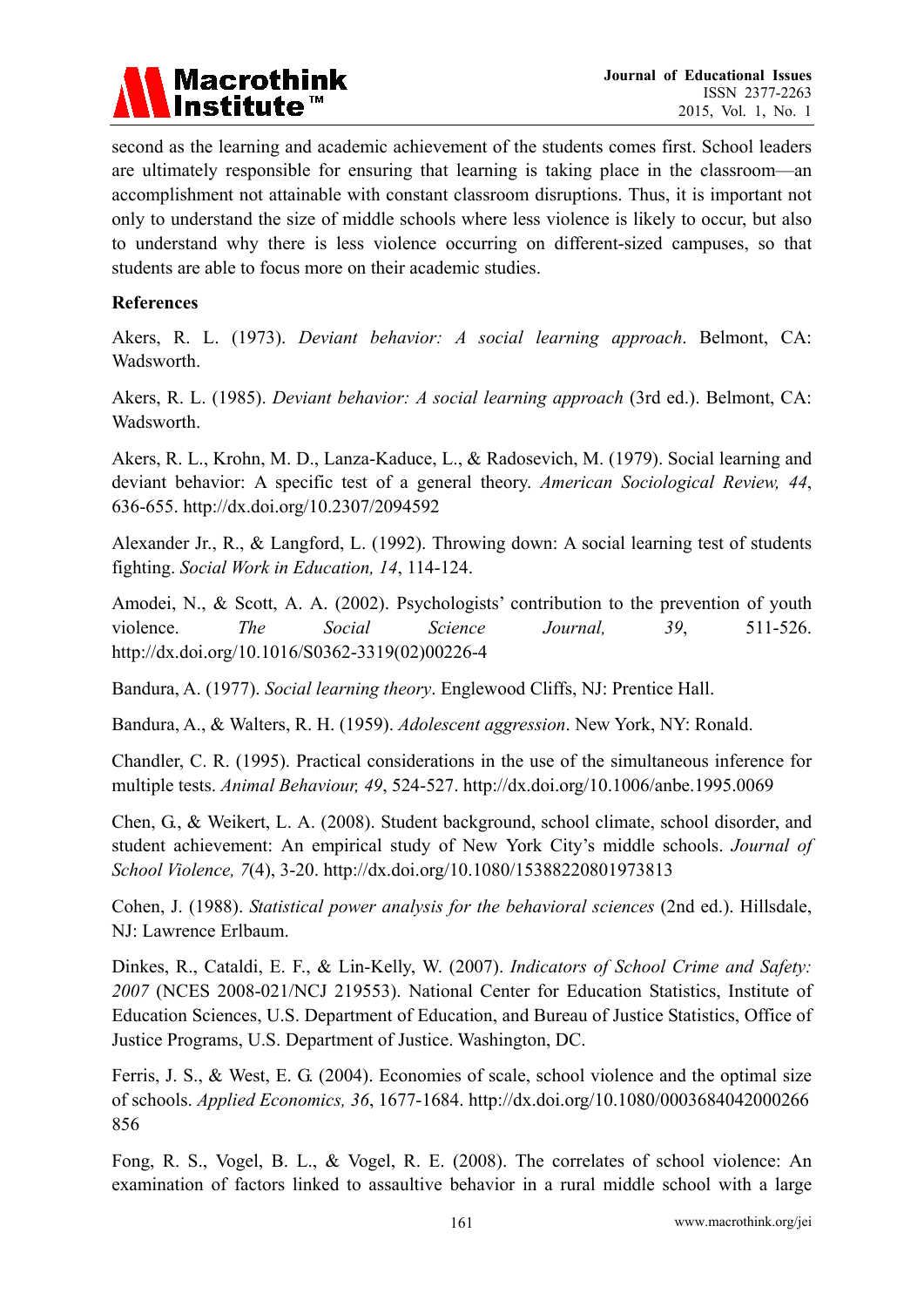

migrant population. *Journal of School Violence, 7*, 24-47. http://dx.doi.org/10.1080/15388220 801955521

Franke, T. M., Huynh-Hohnbaum, A. T., & Chung, Y. (2002). Adolescent violence: With whom they fight and where. *Journal of Ethnic and Cultural Diversity in Social Work, 11*, 133-158. http://dx.doi.org/10.1300/J051v11n03\_01

Furlong, M. J., Felix, E. D., Sharkey, J. D., & Larson, J. (2005). Preventing school violence: A plan for safe and engaging schools. *Principal Leadership, 6*(1), 11-15.

Gay, L. R., Mills, G. E., & Airasian, P. (2006). *Educational research: Competencies for analysis and applications* (8th ed.)*.* Upper Saddle River, NJ: Pearson.

Graham, S., Bellmore, A. D., & Mize, J. (2006). Peer victimization, aggression, and their co-occurrence in middle school: Pathways to adjustment problems. Journal of Abnormal *School Psychology, 34*, 363-378. http://dx.doi.org/10.1007/s10802-006-9030-2

Hampel, R. L. (2002). Historical perspectives on small schools. *Phi Delta Kappan, 83*, 357-363. http://dx.doi.org/10.1177/003172170208300508

Haselwerdt, M. V., & Lenhardt, A. M. (2003). Reframing school violence: Listening to voices of students. *The Educational Forum, 67*, 326-336. http://dx.doi.org/10.1080/00131720308984 581

Kerbs J. J., & Jolley, J. M. (2007). The joy of violence: What about violence is fun in middle school? *American Journal of Criminal Justice, 32*, 12-29. http://dx.doi.org/10.1007/s12103-0 07-9011-1

Lay, J. C. (2007). Smaller isn't always better: School size and school participation among young people. *Social Science Quarterly, 88*, 790-815. http://dx.doi.org/10.1111/j.1540-6237.2007.00483.x

Leung, A., & Ferris, J. S. (2008). School size and youth violence. *Journal of Economic Behaviour & Organization, 65*, 318-333. http://dx.doi.org/10.1016/j.jebo.2005.10.001

Meyer, H. A., Astor, R. A., & Behre, W. J. (2004). Teachers' reasoning about school fights, contexts, and gender: An expanded cognitive development domain approach. *Aggression and Violent Behavior, 9*, 45-74. http://dx.doi.org/10.1016/S1359-1789(02)00115-5

Onwuegbuzie, A. J., & Collins, K. M. T. (2007). A typology of mixed methods sampling designs in social science research. *The Qualitative Report, 12*, 281-316. Retrieved from http://www.nova.edu/ssss/QR/QR12-2/onwuegbuzie2.pdf

Solomon, B. S., Bradshaw, C. P., Wright, J., & Cheng, T. L. (2008). Youth and parental attitudes toward fighting. *Journal of Interpersonal Violence, 23*, 544-560. http://dx.doi.org/10.1177/0886260507312947

Taylor, C. A., Liang, B., Tracy, A. J., Williams, L. M., & Seigle, P. (2002). Gender differences in middle school adjustment, physical fighting, and social skills: Evaluation of a social competency program. *The Journal of Primary Prevention, 23*, 259-272.